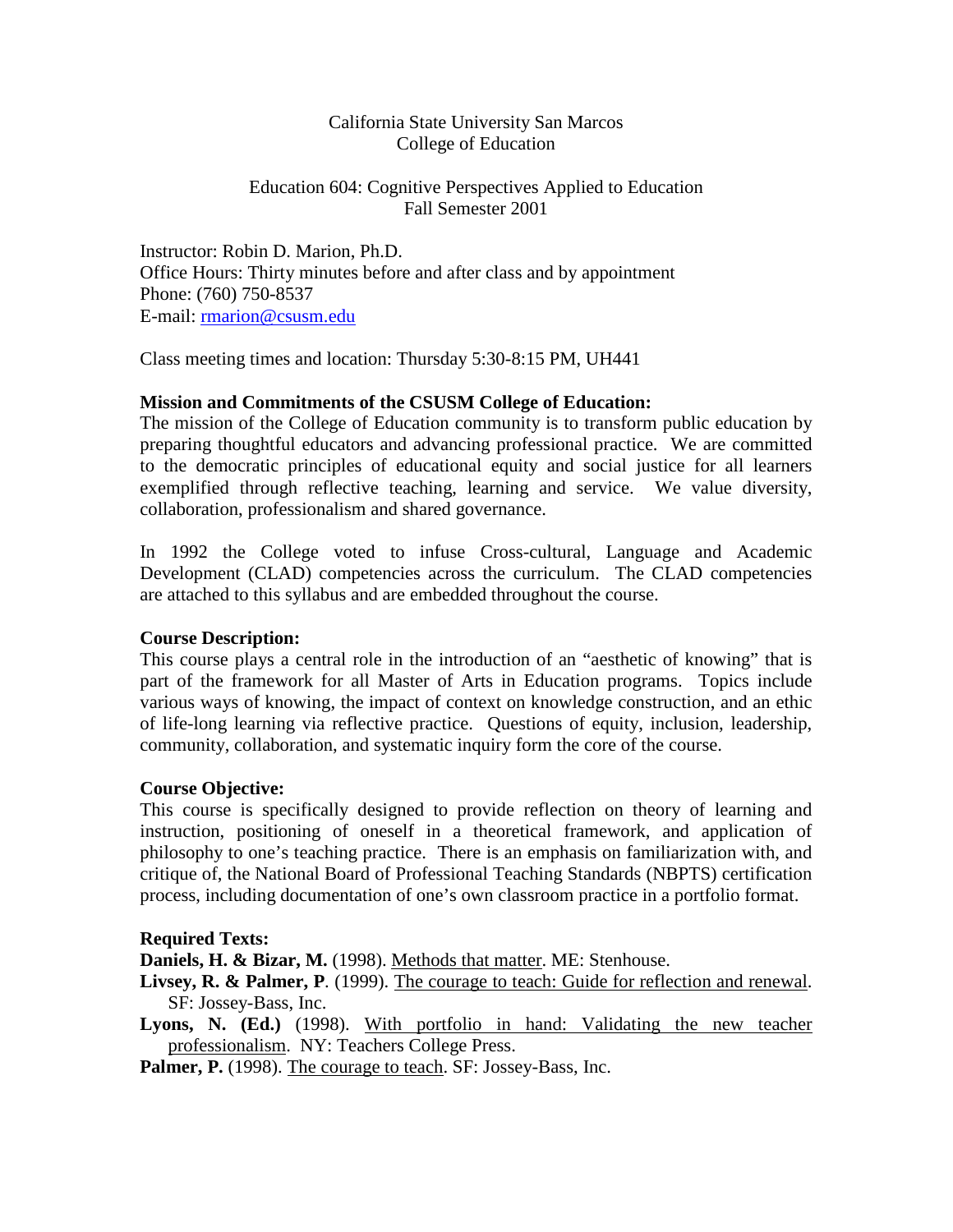#### **Recommended Reading:**

In order to stay updated regarding educational issues that impact learning and instruction, you are urged to read current publications in the field. Some examples include: *Educational Leadership, Language Arts, Science and Children, Democracy & Education, Phi Delta Kappan,* and *Rethinking Schools.* These and similar publications will be very helpful as you complete the assignments for this course.

## **Attendance Policy:**

Due to the interactive nature of courses in the College and the value placed on the contributions of every student, you are expected to prepare for, attend and participate in all classes. For extenuating circumstances contact the instructor before you miss class and make arrangements to make up what you have missed.

#### **Accommodations for Disabilities:**

Students requiring reasonable accommodations need to contact Disabled Student Services in order to make the necessary arrangements. Located in Craven Hall, Room 5025A, they can be reached by phone at (760) 750-4905 or (760) 750-4909 (TDD users).

#### **Plagiarism:**

All work completed for this class must be of your own design. When relying on supporting documents authored or created by others, cite them clearly and completely using American Psychological Association (APA) style format (APAStyle.org). Failure to credit others and create original work of your own may result in a failing grade.

#### **Tentative Class Schedule:**

*Readings are in italics next to the date you should have completed the reading.*  **Assignments are in bold.**

## Who are we as teachers? Who are our students?

| Aug $23$ | Course overview                                                                                                                       |
|----------|---------------------------------------------------------------------------------------------------------------------------------------|
|          | What do we know about knowledge?                                                                                                      |
|          | Introduction: National Board for Professional Teaching Standards                                                                      |
|          | Introduction: Presentations of method – choose ( <i>Daniels p. 247-249</i> )                                                          |
| Aug $30$ | The teacher's inner life / Cultivating the inner ground                                                                               |
|          | Philosophy statement rubric development                                                                                               |
|          | Read Palmer p. xi-88                                                                                                                  |
|          | Bring an artifact to share that represents who you are as a teacher                                                                   |
| Sept 6   | Growing community / Knowing community                                                                                                 |
|          | Rubric development for facilitation / presentation                                                                                    |
|          | Bring field notes from a one-hour observation in your students'<br>community noting dynamics of family, identity and/or power, with a |
|          | one page typed reflection on what you learned.                                                                                        |
|          | Read Palmer p. 89-162                                                                                                                 |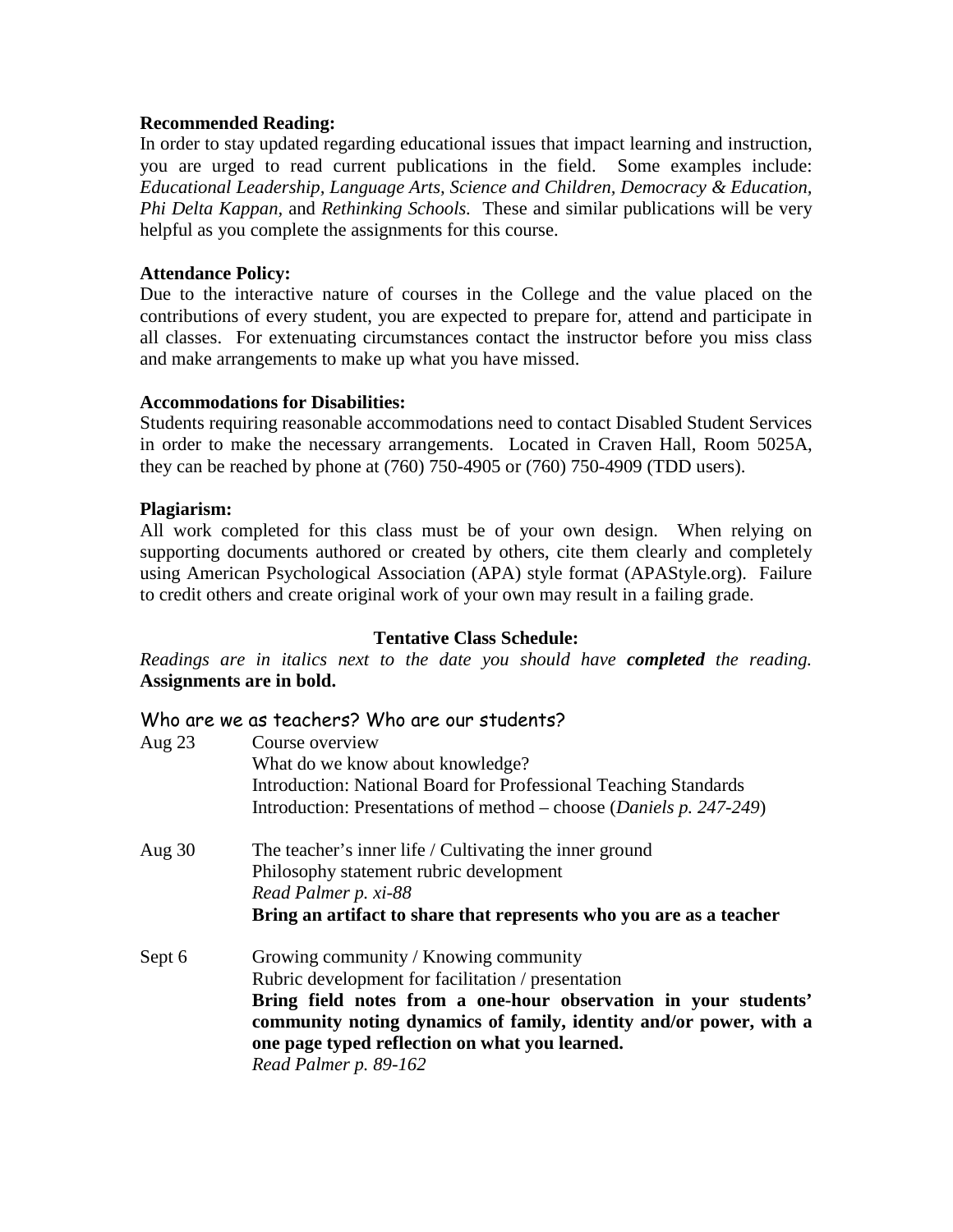| Sept 13 | Self-reflections and peer response to draft one<br>Planning presentations of classroom structures<br>Draft one of philosophy statement (3-5 pgs) due                                                                                                                                                                                                                                                                                                                                                                                                                         |
|---------|------------------------------------------------------------------------------------------------------------------------------------------------------------------------------------------------------------------------------------------------------------------------------------------------------------------------------------------------------------------------------------------------------------------------------------------------------------------------------------------------------------------------------------------------------------------------------|
| Sept 20 | Exploring Methods & Processes of Best Practice / Accomplished Classrooms<br>Method one: Integrative curriculum<br>Group one facilitates / Stories of teaching practice<br>Read Daniels p. 0-56                                                                                                                                                                                                                                                                                                                                                                               |
| Sept 27 | Representations of knowledge / Prologue to portfolios<br>Sampler of portfolio practice / Purpose and design<br>Read Lyons p. 1-38 and one chapter from Ch. 3-7 p. 39-120<br>Bring classroom examples of portfolios to share                                                                                                                                                                                                                                                                                                                                                  |
| Oct 4   | Method two: Small group activities<br>Group two facilitates / Stories of teaching practice<br>Read Daniels p. 57-95                                                                                                                                                                                                                                                                                                                                                                                                                                                          |
| Oct 11  | <b>NBPTS Certification Process / CDROM</b><br>Develop portfolio design rubric<br>Explore the following sites:<br>National Board website (www.nbpts.org),<br>$\circ$<br>Proceedings from an NCATE / NBPTS conference, spring 2001<br>$\circ$<br>(ali.apple.com/events/ncate2),<br>National Boards in California web interactive CDROM (provided) and<br>$\circ$<br>Other resources about National Boards at your disposal.<br>$\circ$<br>Bring a one-page typed reflection on the NBPTS process/standards<br>focused on revelations and challenges uncovered while exploring. |
| Oct 18  | Method three: Representing to learn<br>Group three facilitates / Stories of teaching practice<br>Read Daniels p. 96-129                                                                                                                                                                                                                                                                                                                                                                                                                                                      |
| Oct 25  | Tensions surrounding portfolios / Validating portfolio evidence<br>Bring portfolio vessel, navigation plan and list of planned entries<br>Read Lyons p. 121 & Ch. 9-10 p. 143-171, p. 187 & choose Ch. 12, 13, or 15                                                                                                                                                                                                                                                                                                                                                         |
| Nov 1   | Method four: Classroom workshop<br>Group four facilitates / Stories of teaching practice<br>Read Daniels p. 130-169                                                                                                                                                                                                                                                                                                                                                                                                                                                          |
| Nov 8   | Analyzing your practice: NBPTS entries / assessments<br>Draft two of philosophy statement due with self, peer and instructor<br>feedback and draft one attached.                                                                                                                                                                                                                                                                                                                                                                                                             |